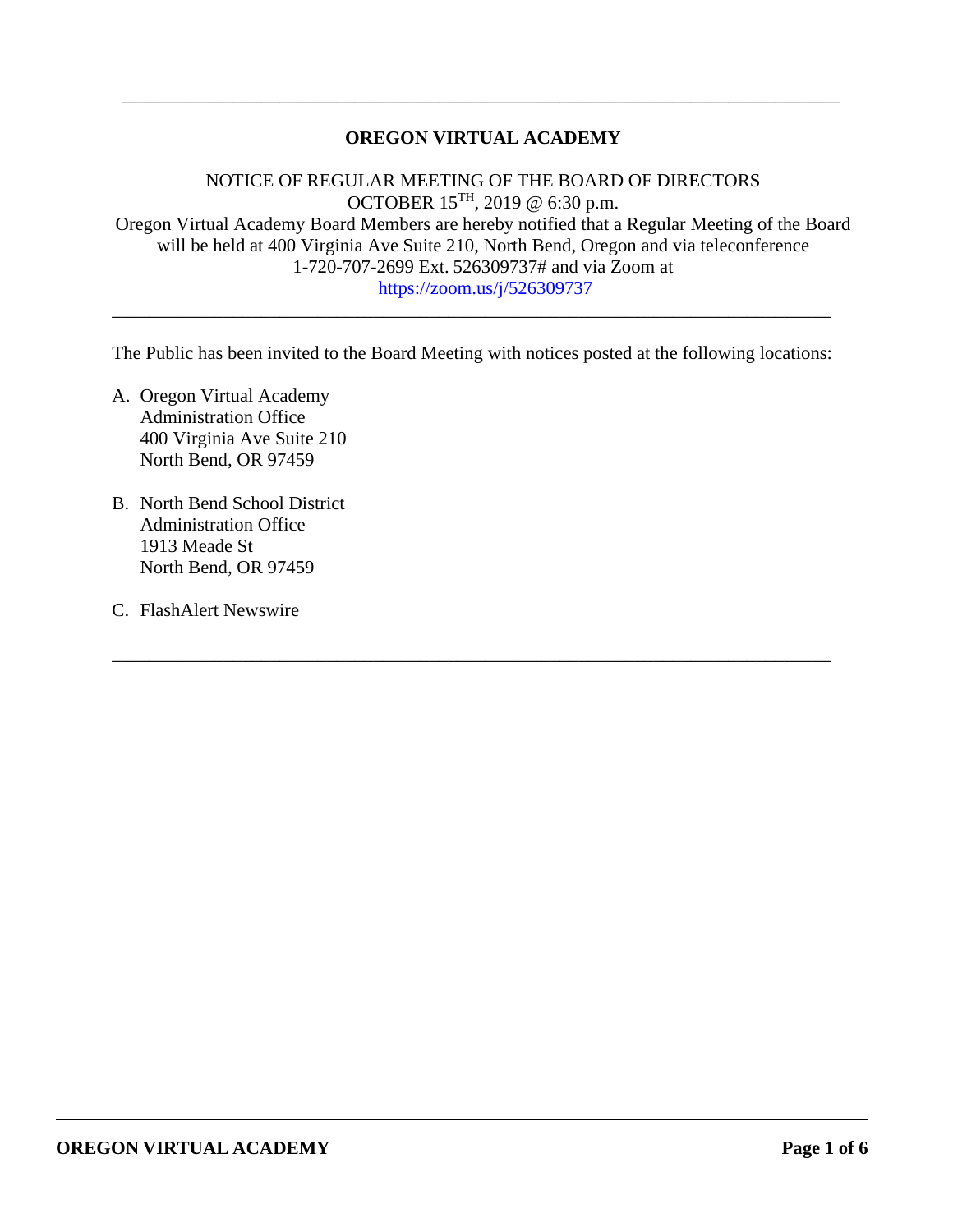## **AGENDA REGULAR MEETING AGENDA**

## **BOARD OF DIRECTORS OREGON VIRTUAL ACADEMY**

**Tuesday, October 15th, 2019 6:30 p.m.** ORVA Office 400 Virginia Ave Suite 210 North Bend, OR 97459

# **INSTRUCTIONS FOR PRESENTATIONS TO THE BOARD BY PARENTS AND CITIZENS**

The Oregon Virtual Academy welcomes your participation at the School's Board meetings. The purpose of a public meeting of the Board of Directors is to conduct the affairs of the School in public. We are pleased that you are in attendance and hope that you will visit these meetings often. Your participation assures us of continuing community interest in our School. To assist you in the ease of speaking/participating in our meetings, the following guidelines are provided.

- 1. Agendas are available to all audience members at the door to the meeting or by requesting the agenda from School Officials (541-751-8060).
- 2. The "Public Comment" portion is set aside for members of the audience to raise issues that are not specifically on the agenda. These presentations are limited to three (3) minutes and total time allotted to non-agenda items will not exceed fifteen (15) minutes. The Board may give direction to staff to respond to your concern or you may be offered the option of returning with a citizen-requested item.
- 3. When addressing the Board, speakers are requested to stand, to state their name and address, and to adhere to the time limits set forth.
- 4. Citizens may request that a topic related to school business be placed on a future agenda by submitting a written request at least seventy-two (72) hours in advance of any regular meeting. Once such an item is properly placed on the agenda, the Board can respond, interact, and act upon the item.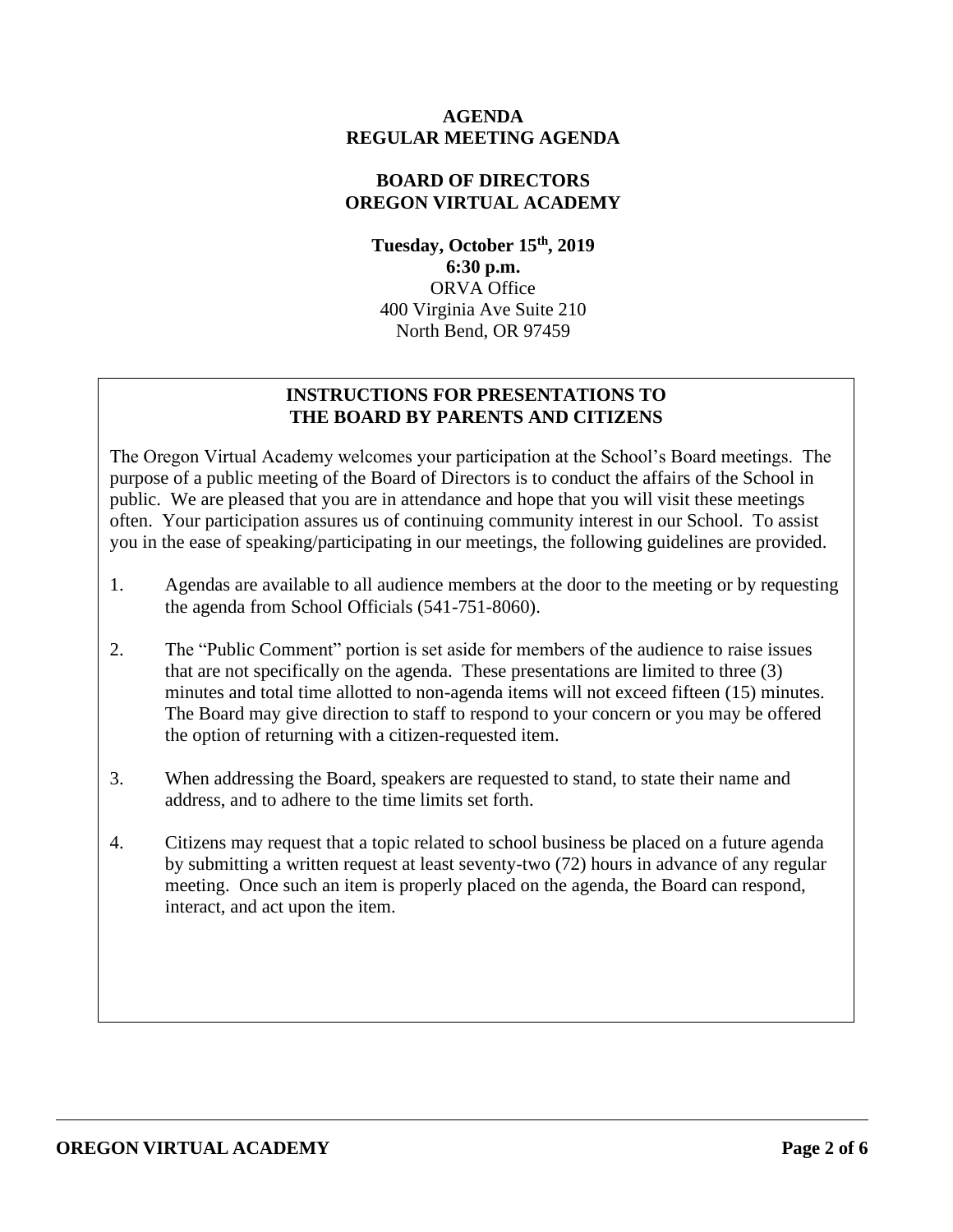## **I. PRELIMINARY**

**A.** CALL TO ORDER

Meeting was called to order by the Board Chair at \_\_\_ P.M.

**B.** ROLL CALL

| <b>Member</b>          | Title         | Term      | <b>Present</b> | <b>Absent</b> | In | Out |
|------------------------|---------------|-----------|----------------|---------------|----|-----|
| Mr. Paul Tannahill     | Secretary     | 2019-2021 |                |               |    |     |
| Mr. Michael Herndon    | Treasurer     | 2019-2021 |                |               |    |     |
| Ms. Reta Doland        | Member        | 2016-2019 |                |               |    |     |
| Mr. Franklin Roberts   | Member        | 2016-2019 |                |               |    |     |
| Mr. Brian Bray         | Member        | 2016-2019 |                |               |    |     |
| Mr. Barry Jahn         | Chairman      | 2017-2020 |                |               |    |     |
| Mr. Bryan Hatzenbihler | Vice Chairman | 2017-2020 |                |               |    |     |
| Mr. Tim Geoghegan      | Member        | 2019-2021 |                |               |    |     |

#### **C.** AGENDA

Having read the agenda, as written and distributed are there any concerns (e.g. consent items/reorder)

• To remove or move an item, a member must make a motion that an item be moved/removed from the consent agenda as I feel it warrants additional discussion.

# **II. COMMUNICATIONS**

**A.** PUBLIC COMMENTS:

No individual comment shall be for more than three (3) minutes and the total time for this purpose shall not exceed fifteen (15) minutes. Board members may respond to comments however no action can be taken. The Board may give direction to staff following comment.

#### **B.** BOARD/STAFF DISCUSSION

- 1. Finance Reports:
	- a.Review of Financial Packet through September 2019- M. Herndon, Board Treasurer and C. Chun-Hoon, Finance Director (to follow)
		- i) Progress on New Accounting System
	- b.Budget Update

# 2.School Informational Reports

- a. School Leadership Update
	- i) Insurance Update
		- Discuss Board role in benefit selection/determination and timeline.
- b. Administration/Leadership Report
	- i) M98/HSS Committee Report N. Sutherland/J. DeWolfe
	- ii) Orventure Day J. Stiles, Student Support Administrator
- 3. Board of Directors Discussion:
	- a. Update on Google suite non-profit status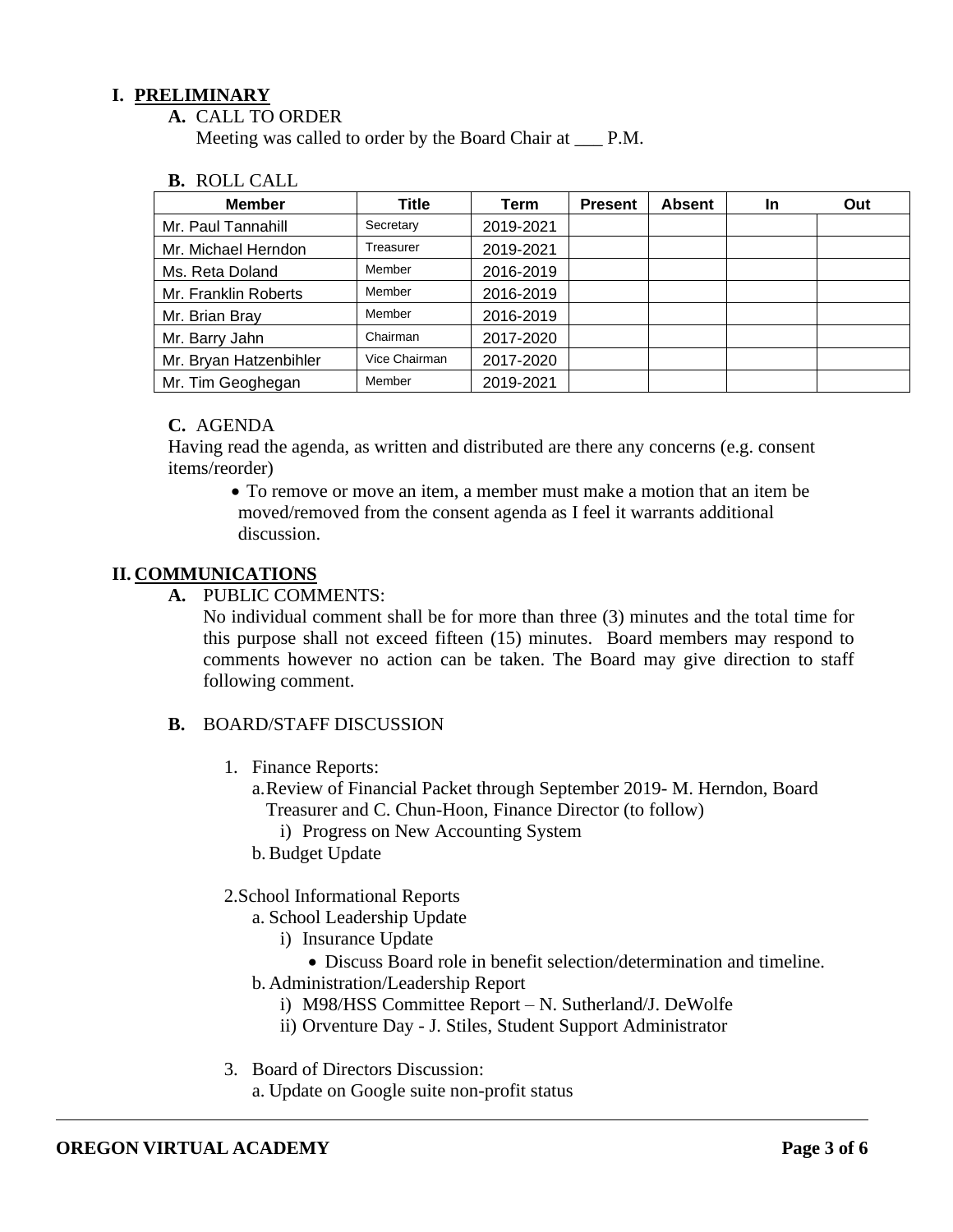- b. Update from October  $10^{th}$  F2F with Nich and Shiela
- c. Discuss Agenda for Annual Board Retreat November  $13<sup>th</sup>$ , 2019
	- i) Afternoon work session agenda
- 4. Committee Updates
	- a. Policy (A-G, Bylaws) M. Herndon, Board Treasurer
	- b.Board Goals B. Jahn, Board Chair/B. Hatzenbihler, Board Vice Chair
	- c. Budget/Finance/Professional Services/Grant Committee M. Herndon, Board Treasurer

## **III. CONSENT AGENDA ITEMS**

All matters listed under the consent agenda are considered by the Board to be routine and will be approved/enacted by the Board in one motion in the form listed below. Unless specifically requested by a Board member for further discussion or removed from the agenda, there will be no discussion of these items prior to the Board votes on them. The Head of School recommends approval of all consent agenda items.

#### **A.** ITEMS FOR APPROVAL

- 1. Previous Meeting Minutes
	- a. [September 10, 2019](https://k12inc-my.sharepoint.com/:b:/g/personal/mecaldwell_oregonva_org/EdMZvF958E9KgZ3qDAxjcTkBBomVAO2T1hHxUAtDn5m27A?e=yHu3P6)
	- b. [September 17, 2019](https://k12inc-my.sharepoint.com/:b:/g/personal/mecaldwell_oregonva_org/ET8UDZEYQiJAo7M6qt3MzvcB-YN8gEiCpHsNPlb62uZMXQ?e=S6zXbt)
- 2. K12 Invoice Payment
- 3. New Hires
	- a. Christine Seitsinger Special Education Teacher
	- b. Lee Lynch Special Education Teacher

# **IV. ACTION ITEMS**

#### **A.** IV-BDRPT-01\_10-15-19

Discussion and possible action Insurance Renewal Update.

| <b>Member</b>          | <b>Motion</b> | Aye            | <b>No</b>         | <b>Abstain</b> | <b>Absent</b> |
|------------------------|---------------|----------------|-------------------|----------------|---------------|
| Mr. Paul Tannahill     |               |                |                   |                |               |
| Mr. Michael Herndon    |               |                |                   |                |               |
| Ms. Reta Doland        |               |                |                   |                |               |
| Mr. Franklin Roberts   |               |                |                   |                |               |
| Mr. Brian Bray         |               |                |                   |                |               |
| Mr. Barry Jahn         |               |                |                   |                |               |
| Mr. Bryan Hatzenbihler |               |                |                   |                |               |
| Mr. Tom Geoghegan      |               |                |                   |                |               |
| Motion                 | Carried ()    | Not Carried () | Vote, (A) (N)(Ab) | Tabled ()      |               |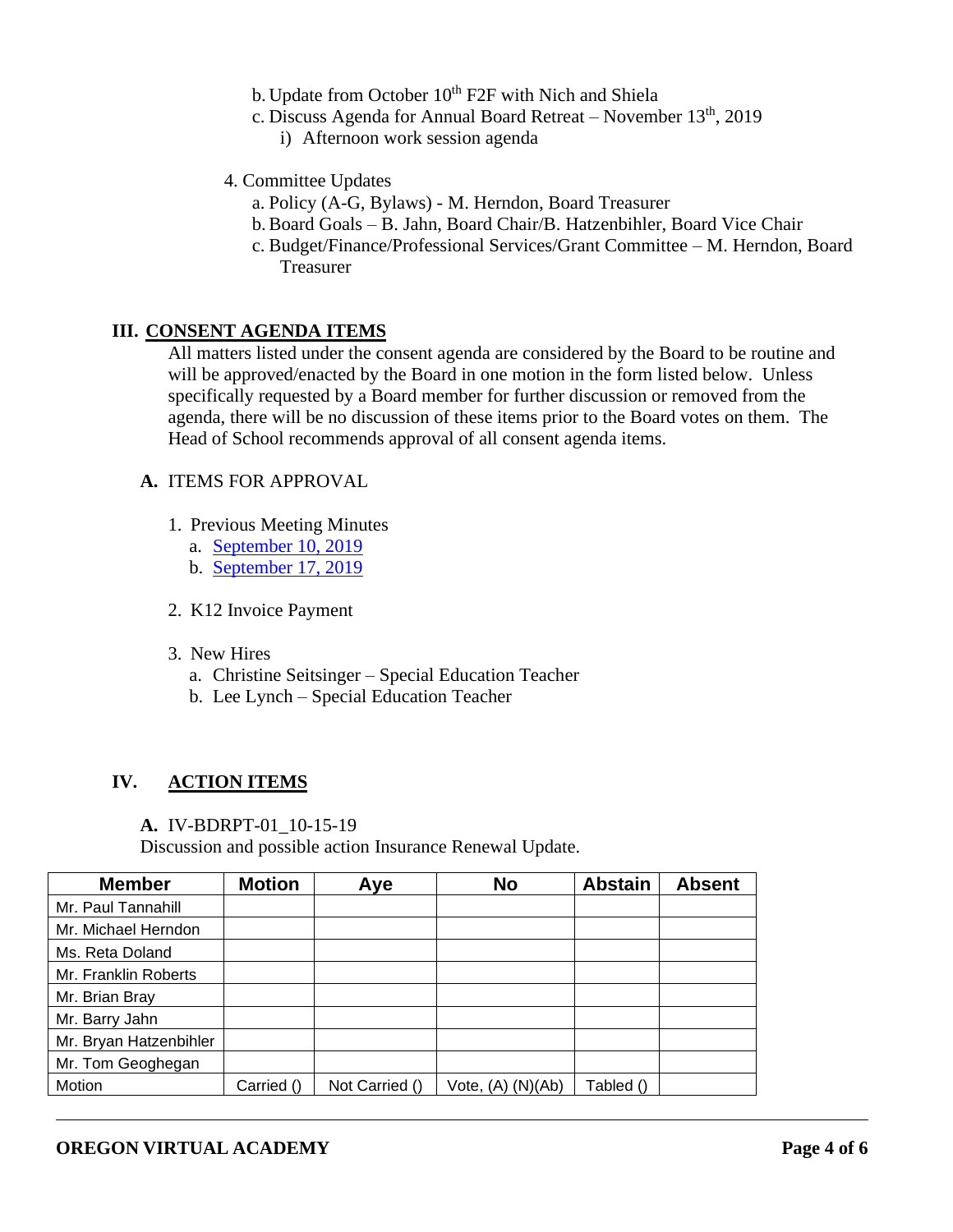## **B.** IV-BDRPT-02\_10-15-19

Discussion and possible action to approve Nicholaus Sutherland as a treasury signer on the Oregon Virtual Academy bank accounts.

| <b>Member</b>          | <b>Motion</b> | Aye            | <b>No</b>             | <b>Abstain</b> | <b>Absent</b> |
|------------------------|---------------|----------------|-----------------------|----------------|---------------|
| Mr. Paul Tannahill     |               |                |                       |                |               |
| Mr. Michael Herndon    |               |                |                       |                |               |
| Ms. Reta Doland        |               |                |                       |                |               |
| Mr. Franklin Roberts   |               |                |                       |                |               |
| Mr. Brian Bray         |               |                |                       |                |               |
| Mr. Barry Jahn         |               |                |                       |                |               |
| Mr. Bryan Hatzenbihler |               |                |                       |                |               |
| Mr. Tom Geoghegan      |               |                |                       |                |               |
| Motion                 | Carried ()    | Not Carried () | Vote, (A).<br>(N)(Ab) | Tabled ()      |               |

#### **C.** IV-BDRPT-03\_10-15-19

Discussion and possible action to Grant Executive Director authority to act as agent of the Board pertaining to M98 to manage grant activities including tracking and drawing down funds from the Electronic Grant Management System.

| <b>Member</b>          | <b>Motion</b> | Aye            | <b>No</b>         | <b>Abstain</b> | <b>Absent</b> |
|------------------------|---------------|----------------|-------------------|----------------|---------------|
| Mr. Paul Tannahill     |               |                |                   |                |               |
| Mr. Michael Herndon    |               |                |                   |                |               |
| Ms. Reta Doland        |               |                |                   |                |               |
| Mr. Franklin Roberts   |               |                |                   |                |               |
| Mr. Brian Bray         |               |                |                   |                |               |
| Mr. Barry Jahn         |               |                |                   |                |               |
| Mr. Bryan Hatzenbihler |               |                |                   |                |               |
| Mr. Tom Geoghegan      |               |                |                   |                |               |
| Motion                 | Carried ()    | Not Carried () | Vote, (A) (N)(Ab) | Tabled ()      |               |

## **D.** IV-BDRPT-04\_10-15-19

Discussion and possible action to grant Executive Director authority to act as agent of the Board pertaining to human resources activities as expressed in the Charter Agreement and EPSA.

| <b>Member</b>          | <b>Motion</b> | Aye            | <b>No</b>             | <b>Abstain</b> | <b>Absent</b> |
|------------------------|---------------|----------------|-----------------------|----------------|---------------|
| Mr. Paul Tannahill     |               |                |                       |                |               |
| Mr. Michael Herndon    |               |                |                       |                |               |
| Ms. Reta Doland        |               |                |                       |                |               |
| Mr. Franklin Roberts   |               |                |                       |                |               |
| Mr. Brian Bray         |               |                |                       |                |               |
| Mr. Barry Jahn         |               |                |                       |                |               |
| Mr. Bryan Hatzenbihler |               |                |                       |                |               |
| Mr. Tom Geoghegan      |               |                |                       |                |               |
| Motion                 | Carried ()    | Not Carried () | Vote, $(A)$ $(N)(Ab)$ | Tabled ()      |               |